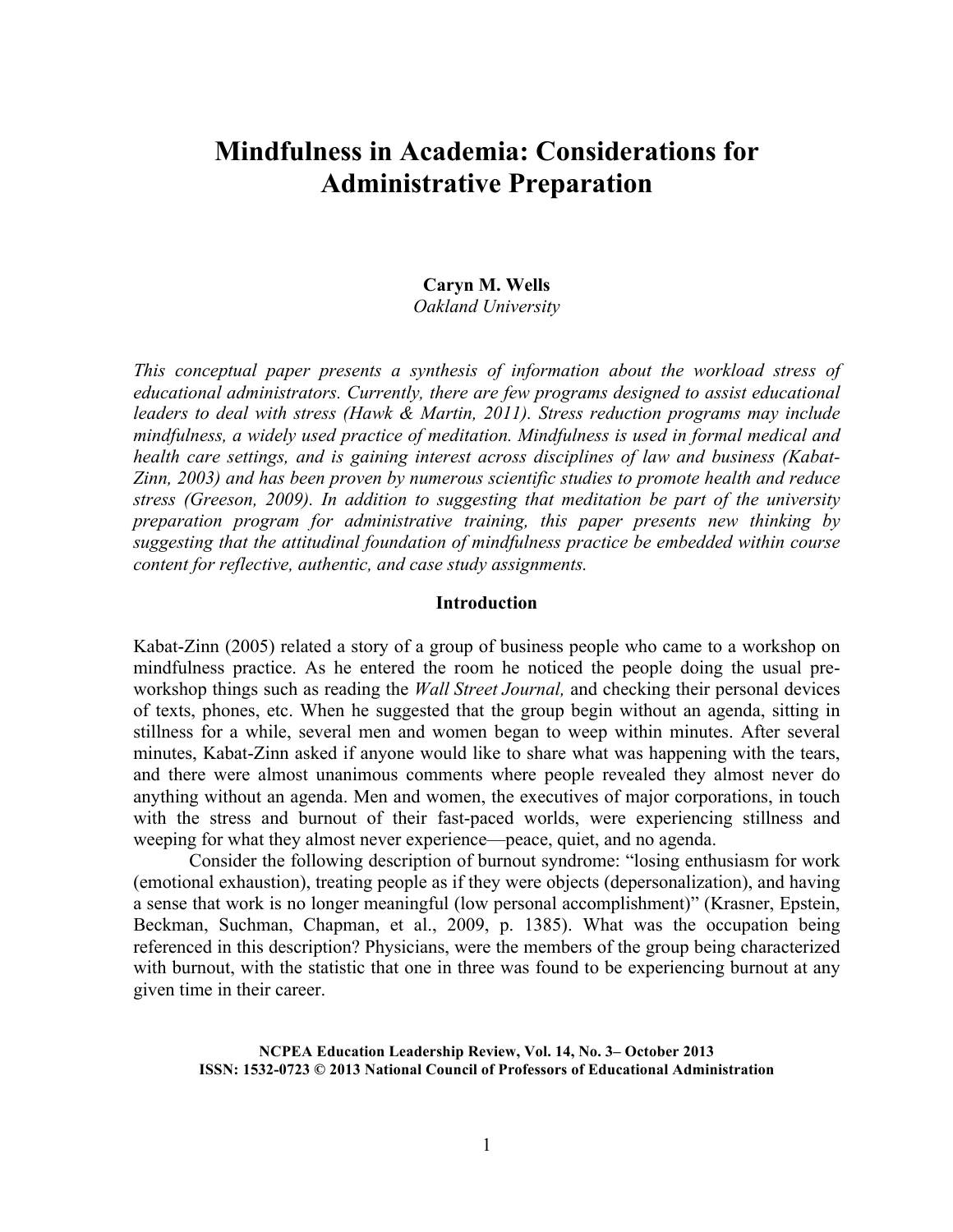What about aspiring and practicing administrators and their stress levels? I write this paper to include a view of the world of educational leaders, the high price of stress, and the options that we have, as university professors, to provide stress reduction for them within the confines of a university preparation program for leadership. I write with equal parts of optimism and urgency, forging perhaps a new path for thinking that there is something we can do to instill hope along with skills in learning how to have a balance of mindfulness meditation for the leaders of our nation's schools.

#### **Background**

It has long been recognized that principals are involved with expectations that make their jobs ones that are full of interactions that are fragmented, brief, and unrelenting (Hallinger, 1992). Principals are under continual pressure and enormous stress as they respond to demands for quality while working with demographic changes, increased parental expectations, curricular mandates, technological advances, and instructional improvements (Browne-Ferrigno, 2003; Cooley & Shen, 2003; Griffith, 1999; Marks & Printy, 2003; Pounder & Merrill, 2001; Petzko, 2008). Hawk and Martin (2011) reported high levels of stress for over 50 per cent of superintendents. Next to diminished revenues, principals reported personal stress was listed as the highest stress factor, receiving higher mean scores than for other issues such as diminished test scores (Wells, Maxfield, & Klocko, 2011). The American Institute of Stress (2001) indicated that two of the ten jobs that are considered to be most stressful are inner-city schoolteachers and school administrators.

What are some of the effects of that level of stress? While stress level components are so widely reported that most people can relate to and report them, medical and scientific papers describe the deleterious effects. Sorenson (2007) indicated that stress creates myriad issues that range from absenteeism, low productivity, employee attrition, and related health issues. Educational leaders must simultaneously deal with the effects of their own stress levels while responding to and providing leadership for those in the schools, both teachers and students. Meanwhile, professionals are looking for relief from stress while they report to work, often facing stress in both their personal and professional lives (Kabat-Zinn, 2005). The practice of meditation or mindfulness is a means of stress reduction.

Interest in mindfulness continues to gain momentum. In 2007 there were over 70 scientific papers published on the therapeutic uses of mindfulness (Ludwig & Kabat-Zinn, 2008). Kabat-Zinn (2005) reported, "Mindfulness meditation has come to be taught in law firms and is currently offered to law students at Yale, Columbia, Harvard, and Missouri" (p. 35). Currently, there is little in the literature to link the practice of mindfulness with academia.

### **Mindfulness**

Mindfulness, while widely practiced throughout the world, and known about in medical centers, is less well-known in educational communities. Ludwig and Kabat-Zinn (2008) reported, "Pain, stress, coping, and quality of life comprise the original focus of medical research into mindfulness" (p. 1350). Kabat-Zinn (2003) offered this definition, "An operational working definition of mindfulness is: the awareness that emerges through paying attention on purpose in the present moment, and nonjudgmentally to the unfolding of experience moment by moment" (p. 145). Mindfulness meditation is referred to as a way of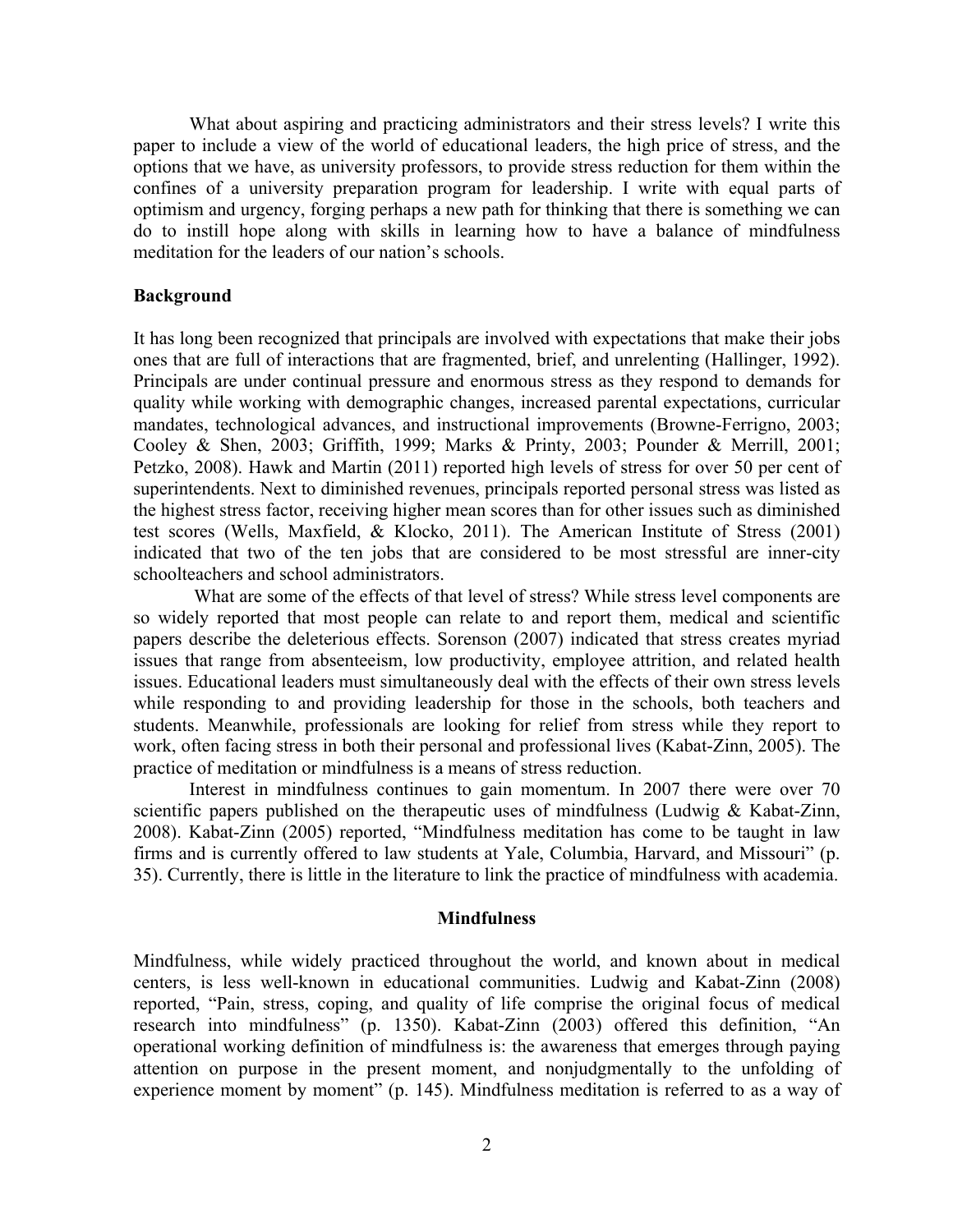*being* as opposed to way of *doing*, a way of non-striving, perhaps not a familiar concept with the fast-paced and frenetic world of administrators. It is because of the practice of stillness and reflection that mindfulness practice is a viable option for stress reduction.

The essential elements of stress reduction can be integrated with educational leadership preparation to teach aspiring and practicing administrators effective coping mechanisms for dealing more effectively with their world of stress. Stress reduction has been the core of the program called mindfulness-based stress reduction (MBSR) that was initiated by Jon Kabat-Zinn at the University of Massachusetts General Hospital in 1979 (Shapiro & Carlson, 2009). The MBSR program was originally offered for medical patients who were not successfully treated in the hospital setting, people with pain, incurable conditions, and those for whom traditional medical treatments failed to help. This program allowed doctors to send their patients who had the most challenging cases for an eight-week program where they learned how to become still and meditate on their breathing. Since that time, over 18,000 people have come to the clinic, from all parts of the world to participate in the one-day per week, with one full day retreat where MBSR teachers teach meditation techniques, and hatha yoga. The success of this approach is understood by this quote from Kabat-Zinn (2003), "Mindfulness-based programs are now offered in hospital and clinics around the world, as well as in schools, workplaces, corporate offices, law schools, adult and juvenile prisons, inner city health centers, and a range of other settings" (p. 144). The MBSR techniques have been used successfully with people experiencing chronic pain, anxiety, depression, physical, or psychological problems, with reports of significant improvement (Germer, 2009; Shapiro & Carlson, 2009).

Scientific papers are relating numerous benefits of mindfulness training. Holzel, Carmody, Vangel, Congleton, Yerrametti, et al. (2011) reported, "Mindfulness meditation has been reported to produce positive effects on psychological well-being that extend beyond the time the individual is formally meditating"  $(p. 36)$ . Baime  $(2011)$  suggested that scientific research is revealing how mindfulness practice can change the density in regions of the brain that are "…essential for attention, learning, and the regulation of emotion" (p. 46). Other reports point to the reduction of stress, anxiety, and depression, as well as increased immune response from regular mindfulness meditation practice (Carmody & Baer, 2007; Greeson, 2009). Dan Siegel (2010) argued, "Being fully present through mindful awareness training has been demonstrated to be a crucial factor in giving us resilience to face challenges that arise in our daily lives" (p. 1). Psychological and emotional benefits of mindfulness have included the ability to regulate emotion, reduce the negative patterns of thinking, and to improve patterns of thinking (Siegel, 2007).

# **Mindful Practice**

Mindful practice has been described as a simple practice that is not easy (Kabat-Zinn, 1994, 2005; Smalley & Winston, 2010). Simple, because mindfulness devotes practice to a focus on the breath, as it enters and leaves the body; and, challenging because that it inherently almost impossible to do with the racing of the mind, and continual bombardment of thoughts. The term practice is deliberate, with therapists and mindfulness leaders describing the importance of the regular practice of meditation (Germer, 2009; Kabat-Zinn, 2003; Kornfield, 2009; Shapiro & Carlson, 2009; Siegel, D., 2010; Siegel, R., 2010; Smalley & Winston, 2010). Shapiro and Carlson (2009) related the three elements of mindful practice as "intention,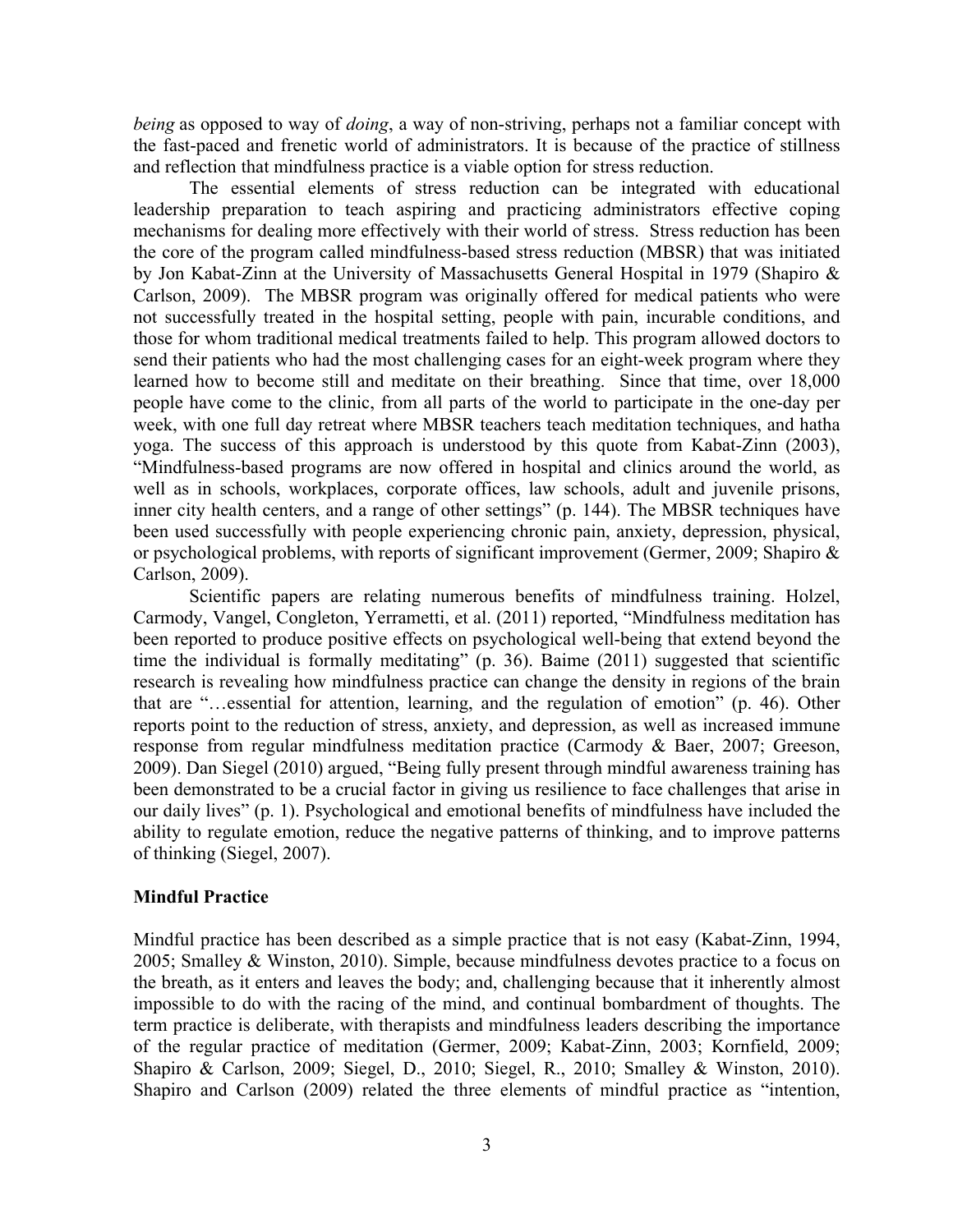attention, and attitude" (pp. 8-10). Meditation involves intentionally paying attention to the present moment, cultivating an attitude that includes non-judgment and patience. Greeson (2009) referred to four elements of mindfulness as being able to pay attention on purpose; recognize and correctly label emotions; develop more effective self- awareness; and the cultivation of nonreactivity where one may observe events without having to act on them. Mindfulness practice helps with the cultivation of being present for the moment, or *presence* (Kabat-Zinn, 2005; Senge, Scharmer, Jaworski, & Flowers, 2004). Kabat-Zinn (2009) related the attitudes and commitment that are the foundation of mindfulness practice: nonjudging; patience; beginner's mind; trust; non-striving; acceptance; and letting go.

Mindfulness practice involves the intentional practice of meditation, where the focus is often on the breath. Other forms of meditation involve focus on the mind/thoughts, sounds, *choiceless* awareness where there is an absence of focus on a particular concept or sense, mindfulness walking, or body scan—a progressive and systematic awareness of parts of the body. Meditations can be guided with voice instructions, or without direction, where people practice in silence. Mindfulness meditation can be practiced in sitting, lying, or walking positions (Kabat-Zinn, 2009). Sitting positions can be practiced on cushions, the floor, chair, or other surfaces.

#### **Mindfulness and the Possibilities for Administrative Practice**

Traditional university preparation programs in educational leadership do not include introductions to mindfulness practice. Classic administrative textbooks describe the world of work of administrators, the busy and important roles they play, and may include references to conflict resolution or the role of wellness in the workplace, particularly in textbooks for human resource management. Unfortunately, I found no references in the literature to relate mindfulness as part of the stress reduction techniques for educational leaders.

How would administrative preparation programs help give aspiring and practicing educational leaders the skills to navigate their stressful world? First, university professors would need to be conversant with the stress that administrators face on a daily basis; they would need to open up dialogue where educational leaders' concerns can be heard, and to offer skill building exercises that allow administrators to experience mindfulness meditation as well as learn about the conceptual and theoretical components of the same. Because there is an experiential as well as conceptual side of mindfulness, it would be essential for professors to either be involved with practice or introduce guests to their classrooms who can speak with the credibility of practice. Guests to the classrooms could provide this authentic experience for students. The teachers involved in the MBSR programs practice meditation along with the patients in the programs.

One of the most proven methods of stress reduction indicated in the literature is meditation (Greeson, 2009), a practice that could benefit aspiring and practicing administrators. Meditation is something that needs to be guided and supported. How would this happen in a classroom? I have been teaching the principles of mindfulness in several of my educational leadership courses at the university level for the past four years. I also make presentations to doctoral candidates about stress reduction through mindfulness meditation; these students practice meditation in a group setting. I learned from my students that I do not have to waste their time by telling them about stress and the impact of stress. They know it already. They can tell me. What they do not know, however, is how to release it. In the days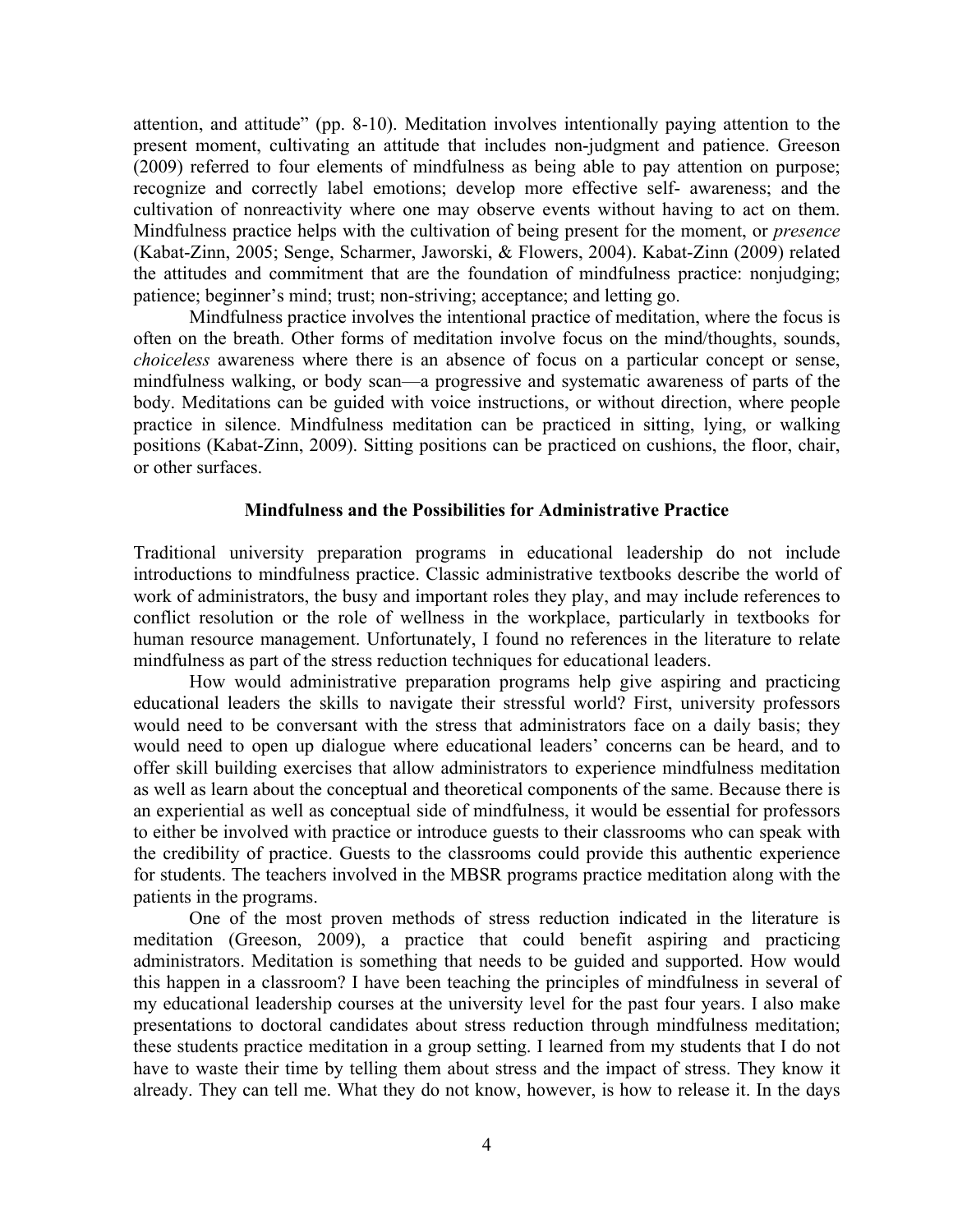of relentless agendas, they receive texts, phone calls, and emails while in class. Their connectivity is constant, and while students used to talk about multi-tasking with some sense of pride, I now hear descriptions of how the multi-tasking is draining them of all their energy. So, in my classes, and for these students, we learn how to experience stillness, and we do a guided meditation of a breathing meditation. Some students have cried at the experience, others fall asleep, and others are not sure of the benefit because they could not quiet their mind. I usually hear things like, "We should have known this before," or "We should be learning this in our classes."

In my classes, I have introduced the concept of mindfulness as we talk about the stress of leadership. In this domain, we review concepts such as verbal aikido, conflict resolution, peaceful dialogue, and emotional intelligence skill building. After building trust and a sense of emotional safety for all students, I ask them if they would like to try a brief meditation. We typically try a 5-minute mediation of the breath, and afterward people either debrief about that experience or what they would need to do to include meditation in their world on a regular basis. For one of my courses in Human Resource Management, I have an assignment for the topic of conflict resolution and wellness. Students may cultivate a personal action plan where they design a stress reduction practice schedule, and then report on the scientific basis for that plan, and their perceptions for implementing that plan. Many of the students choose to practice meditation or Hatha yoga, a type of gentle stretches that cultivate mindfulness, for that assignment. Students may learn this type of yoga from an inexpensive tape that can be ordered online. The students in my Teacher Leadership courses have also described their relief in learning about meditation for stress reduction. My next course of action to build upon the foundation of mindfulness practice will be in the integration of the concepts of mindfulness with various assignments and class discussions. It is my belief that these practices will strengthen the students' sense of moment-to-moment awareness and its relation to stress reduction.

#### **Course-embedded Mindfulness Practice**

While mindfulness meditation is the first goal of stress reduction, I present in this paper a new approach that embeds the seven attitudinal foundations of mindfulness practice (Kabat-Zinn, 2009) with suggestions as to how they might be integrated in the course assignments for a university administrative preparation program. The seven attitudinal foundations are listed below:

1. **Non-judging**- Mindfulness is cultivated by assuming the stance of an impartial witness to your own experience. To do this requires that you become aware of the constant stream of judging and reacting to inner and outer experiences that we are all normally caught up in, and learn to step back from it. (Kabat-Zinn, 2009, p. 33)

Case studies can be a perfect vehicle for reflecting about the myriad situations that involve administrators, allowing for them to begin a process of objectively reviewing what happened, and how things could have been different if they would have been an impartial witness of that experience. The goal here is not to be without an opinion, but to cultivate a stance of distance where people learn the skill of suspending judgment, while becoming aware of what has occurred, important skills for educational leaders. From the case studies, graduate students can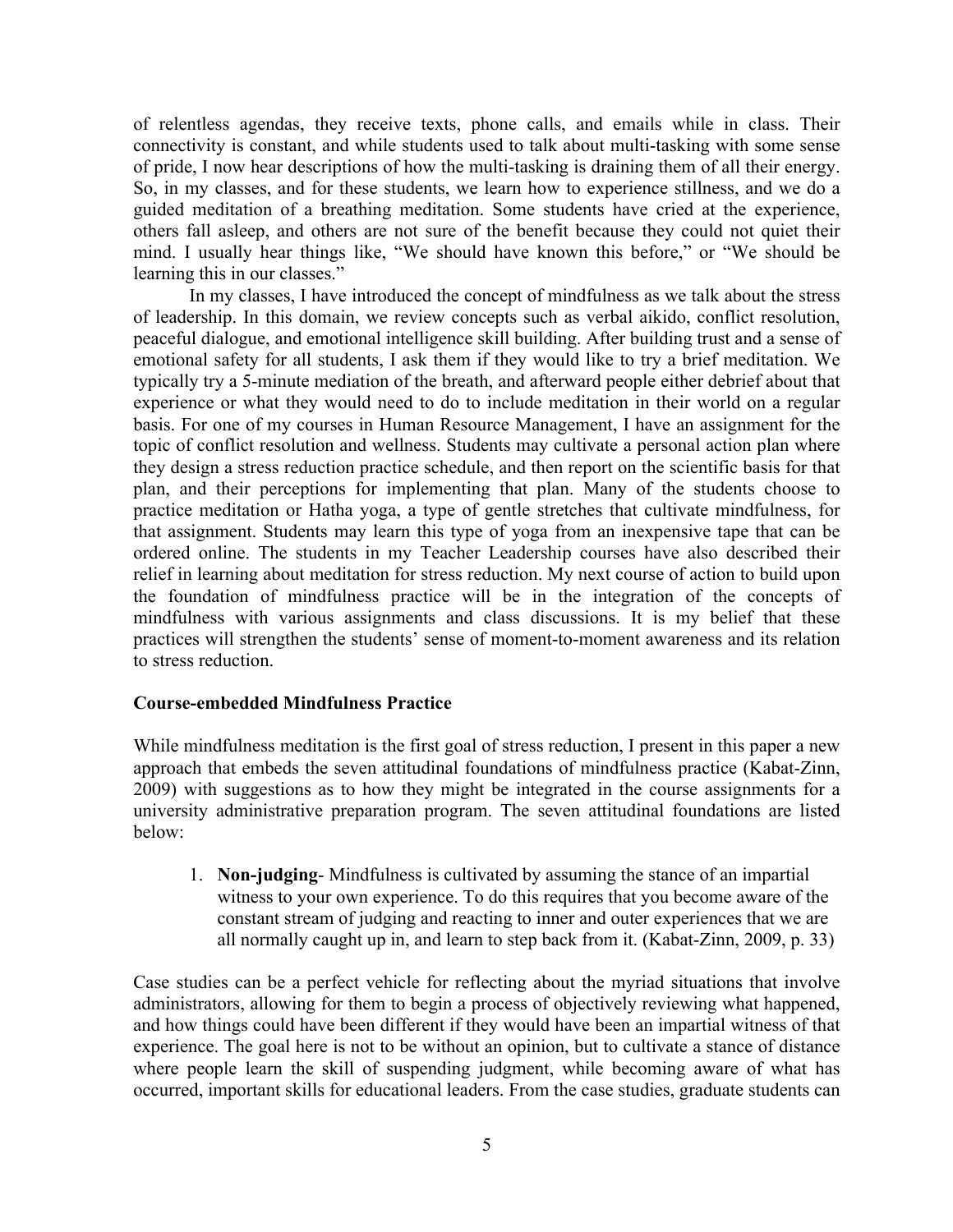share personal stories where they reflect about their own 'case studies,' reflecting as to how they might develop a stance of distance where they practice awareness.

2. **Patience-** Patience is a form of wisdom. It demonstrates that we understand and accept the fact that sometimes things must unfold in their own time. Much of the time our thoughts overwhelm our perception of the present moment. (Kabat-Zinn, 2009, pp. 34-35)

Patience is an important attribute of mindfulness. Unfortunately, many administrators feel the push to multi-task and rush from one encounter to another (Browne-Ferrigno, 2003). Administrators face the aspect of instant and continuous communication, with what is known as *24/7 connectivity*, sources of pressure that create feelings of never getting away from work. Kabat-Zinn (2005) revealed the importance of a "counterbalance" to the stress by bringing mindfulness into our world, a practice that takes patience (p.155). Case studies and authentic assignments where aspiring and practicing administrators can methodically analyze the culture, structure, history, and happenings in a school system, can slow down the process of instant solutions, ones where reflective dialogue and analyses are shared to cultivate the awareness of patience. Role-playing exercises where students interact in conversations are also helpful; these students can engage in conversations that they often encounter, taking the time to analyze when and where these conversations may erupt in anger. By practicing moment-to-moment awareness and patience, aspiring and practicing administrators can learn skills important to their stress reduction and professional effectiveness.

3. **Beginner's Mind**- To see the richness of the present moment, we need to cultivate what has been called 'beginner's mind,' a mind that is willing to see everything as if for the first time. An open, 'beginner's' mind allows us to be receptive to new possibilities and prevents us from getting stuck in the rut of our own expertise, which often thinks it knows more than it does. (Kabat-Zinn, 2009, p. 35)

The concept of a beginner's mind might seem paradoxical since administrators work to develop experience and expertise in their various roles; however, the cultivation of the beginner's mind allows administrators to strive to see what is happening without preconceived ideas, or the history of strained relationships, frustrations, and negative energy. Likewise, positive relationships, and history can also impede the development of new thought or possibilities. Our own experience provides a lens through which we see the world; momentto-moment awareness allows for a fresh perspective that creates new insights and opportunities. Aspiring and practicing administrators can reflect upon a culture triage of their schools, where they write new scenarios that offer alternate translations of that history. Students can also practice dialogue where they reveal something that happened to them, from their point of view, and then offer a new, and fresh perspective of what occurred from the other person's point of view in their scenario. By doing this, people begin to experience how their worldviews are often perceived differently by others, and that multiple perspectives are important considerations for sustaining peace.

4. **Trust-** Developing a basic trust in yourself and your feelings is an integral part of meditation training. It is impossible to become like somebody else. Your only hope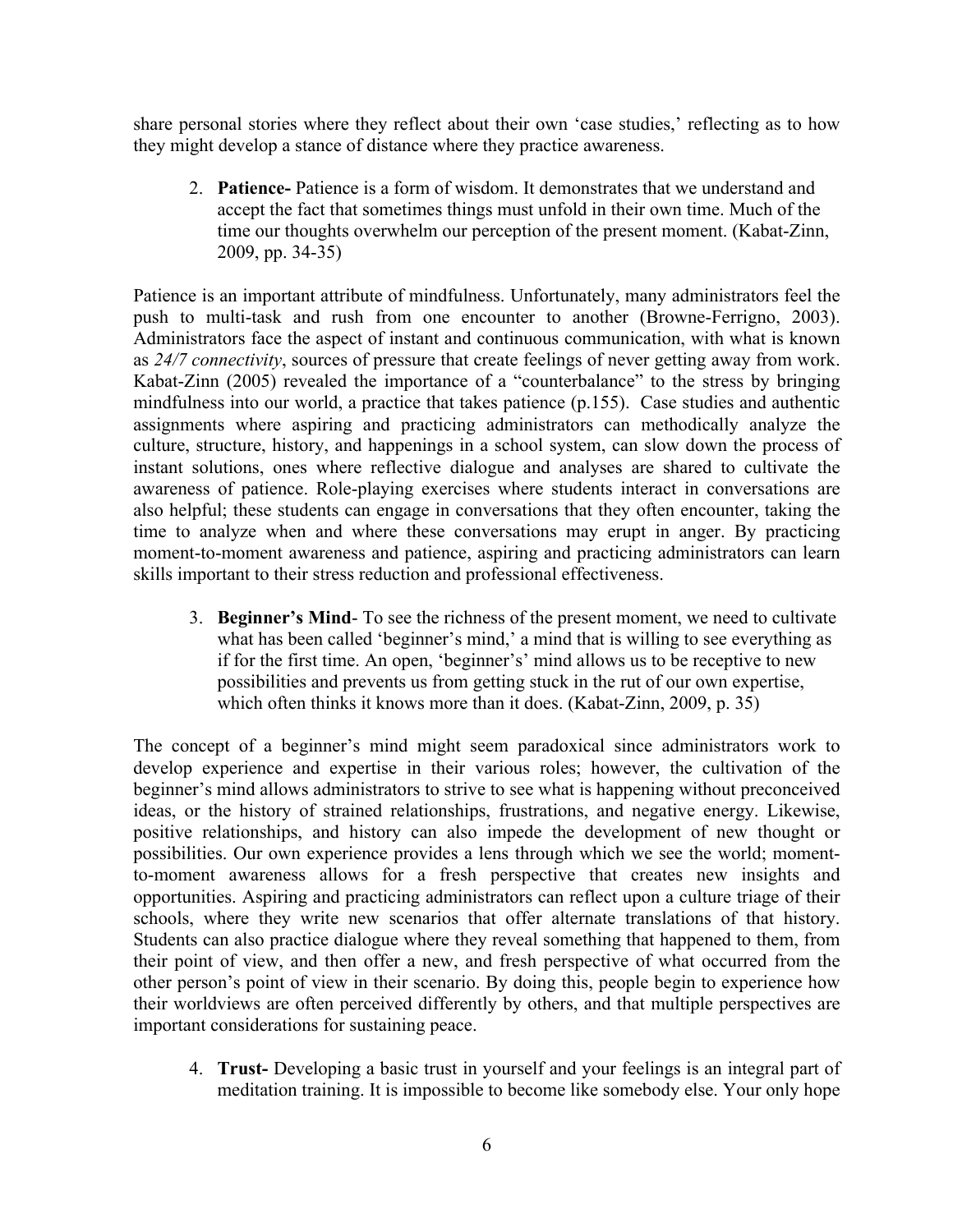is to become more fully yourself. That is the reason for practicing meditation in the first place. (Kabat-Zinn, 2009, p. 36)

University administrative preparation programs help to cultivate leaders who are capable and resourceful, able to provide leadership and direction for our nation's schools. A goal of these preparation programs is develop confidence in the leaders who will be cultivating leadership skills in the members of their schools. Trust is a cornerstone of the relationships that build growth in self and others. As administrators encounter challenging and stressful situations, trust in their own ability to resolve situations is an important belief. Meditation teaches people to develop belief in their innate wisdom and intuitive feelings (Kabat-Zinn, 2009). University administrative preparation programs can include reflective activities that ask aspiring and practicing administrators to write reflective essays with titles such as *This I Believe* in which they list the guiding principles and beliefs that are foundational to their success as leaders. The coursework can also require that these leaders create programs that cultivate relational trust among various groups within the school, a place where conflict can derail progress with forward growth. Activities in gaining trust include completing a culture triage where administrators learn about ways that people respond to each other in the school after systematically evaluating the existing culture; the administrators can develop plans to address some of the concerns that people have within the school, taking special care to work on the factors that unite people. Likewise, assignments that require ethical responses to workplace situations can build a sense of trust in the ability of administrators to respond with advocacy for students and their sense of achievement.

5. **Non-striving**- In the meditative domain, the best way to achieve your goals is to back off from striving for results and instead to start focusing carefully on seeing and accepting things as they are, moment by moment. With patience and regular practice, movement toward your goals will take place by itself. (Kabat-Zinn, 2009, p. 38)

The issue of non-striving seems paradoxical to the role of administrators; leaders set the stage for growth and change, inspiring transformation within the school or school district. How could non-striving prove to be a positive direction for an administrator, given the role of growth, change, and transition that is part of that person's responsibility? There are several aspects to non-striving that resonate for administrators. First, is the adage, "go slow to go fast" in which slow movement is often preferred to a sudden movement in change. Additionally, if administrators allow themselves to be non-striving, they are present for the leadership of others. Non-striving does not equate with *no action*, instead, it implies paying attention to what is happening. How many times is there a rush to judgment in which an administrator rushes in to fix the situation, creating mandates or solving a situation, without the involvement of the people in the school or school district who are also connected? Non-striving is an action that takes incredible strength, instead of the reverse. Course assignments of non-striving might include a review of any aspect of leadership in a school, such as professional development, curriculum development, or peer evaluations. Aspiring and practicing leaders can analyze how the usual course of action could be changed if the administrators practiced nonstriving, allowing for the shared leadership of a building. They could also review a recent activity that they conducted, reviewing how they could have practiced non-striving at various stages, and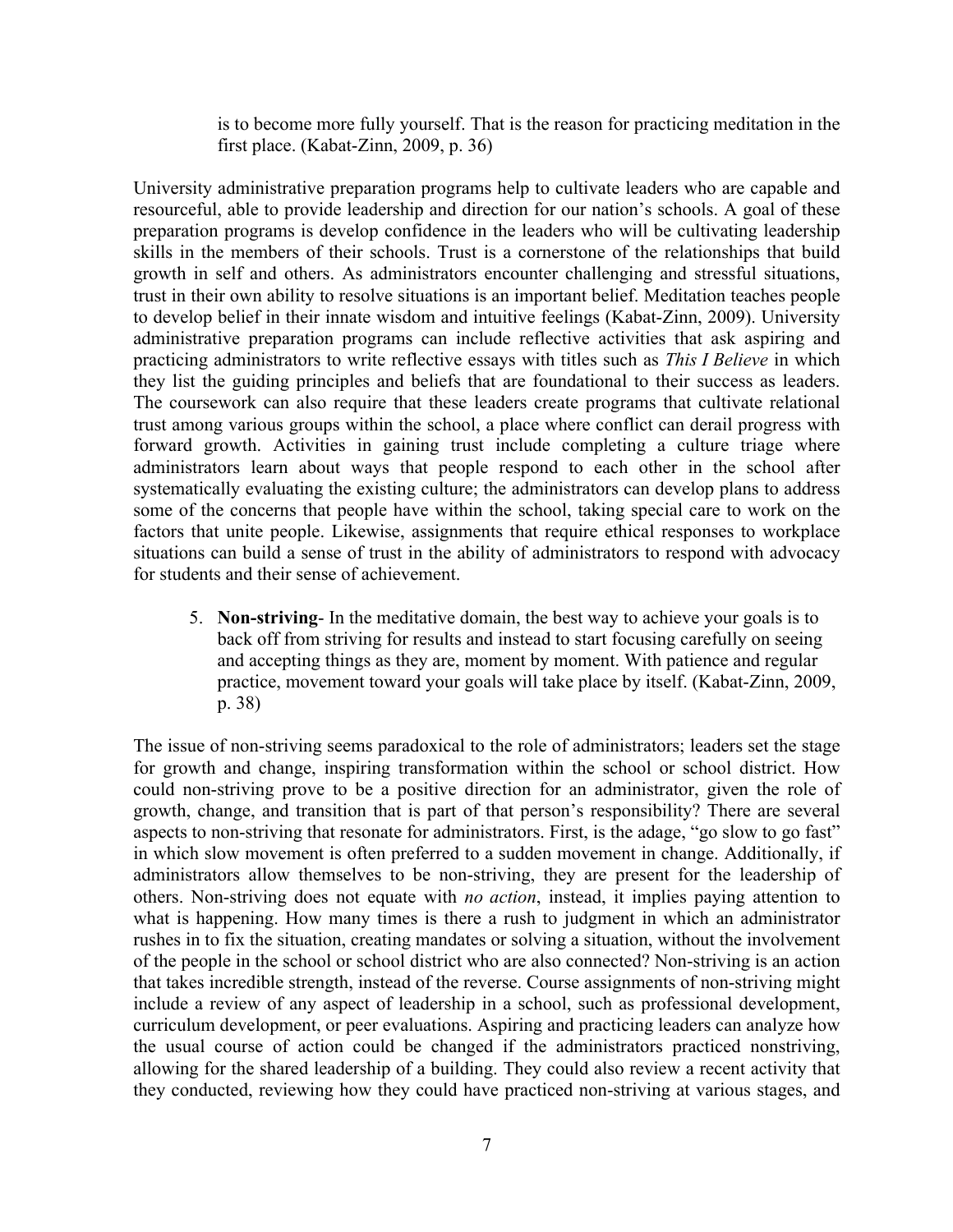what insights they might have received with this different approach. Finally, they could list a variety of possibilities or activities where non-striving would benefit them professionally, or the school or school district.

6. **Acceptance-** Acceptance means seeing things as they are in the present. Often acceptance is only reached after we have gone through very emotion-filled periods of denial and then anger. Acceptance does not mean that you have to like everything or that you have to take a passive attitude toward everything and abandon your principles and values. It does not mean that you are satisfied with things as they are or that you are resigned to tolerating things as the 'have to be.' (Kabat-Zinn, 2009, pp. 38-39)

Acceptance is another emotion that can bring relief of stress to an administrator. The issue of acceptance means that administrators are aware of each moment as it comes, and receptive to the range of emotions that accompany actions (Kabat-Zinn, 2009). Administrators can respond, after carefully accepting what is in that moment, without forcing another outcome, or being resistant to what is being expressed. Within the range of human emotions, it is easy to vilify what we do not want to see expressed when it is discordant with our views; likewise, it is easy to over-listen to that which we agree and under-listen to all of which we do not agree. Acceptance teaches aspiring and practicing administrators to take each moment as it comes, and being fully with that moment, whether it is positive or negative. Listening is improved when one is fully present. The university preparation program can ask aspiring and practicing administrators to record issues that have emerged in their buildings, analyzing how they either accepted or rejected the information of that moment. Then, the students could create alternate scenarios for responses to situations that demonstrate what might occur if the person were acting in the moment, as opposed to acting out of denial or anger. Administrators can also practice being in the moment with acceptance as they respond to a variety of stressful situations, such as parent complaints, conflict with teachers, student problems, etc. The classroom can be a place where the students receive feedback from each other as they practice these various responses.

7. **Letting go**- In meditation practice we intentionally put aside the tendency to elevate some aspects of our experience and to reject others. Letting go is a way of letting things be, of accepting things as they are. When we find ourselves judging our experience, we let go of those judging thoughts. Similarly when thoughts of the past or of the future come up, we let go of them. We just watch. (Kabat-Zinn, 2009, p. 40)

Once again, it seems paradoxical to think that administrators would be engaged in the process of 'letting go.' After all, administrators are typically the take-charge people, responding to almost everything that surfaces in a school. The issue of letting go is not a response of *no action*; instead, it is a symbol of non-attachment, where being in the present moment means that administrators accept what is occurring in that moment, letting go of thoughts of judgment. In stressful situations people can hold on to the thoughts that bother them most; the practice of letting go allows them to be free of those thoughts. University coursework can include various options that let students experience the freedom of letting go. For example,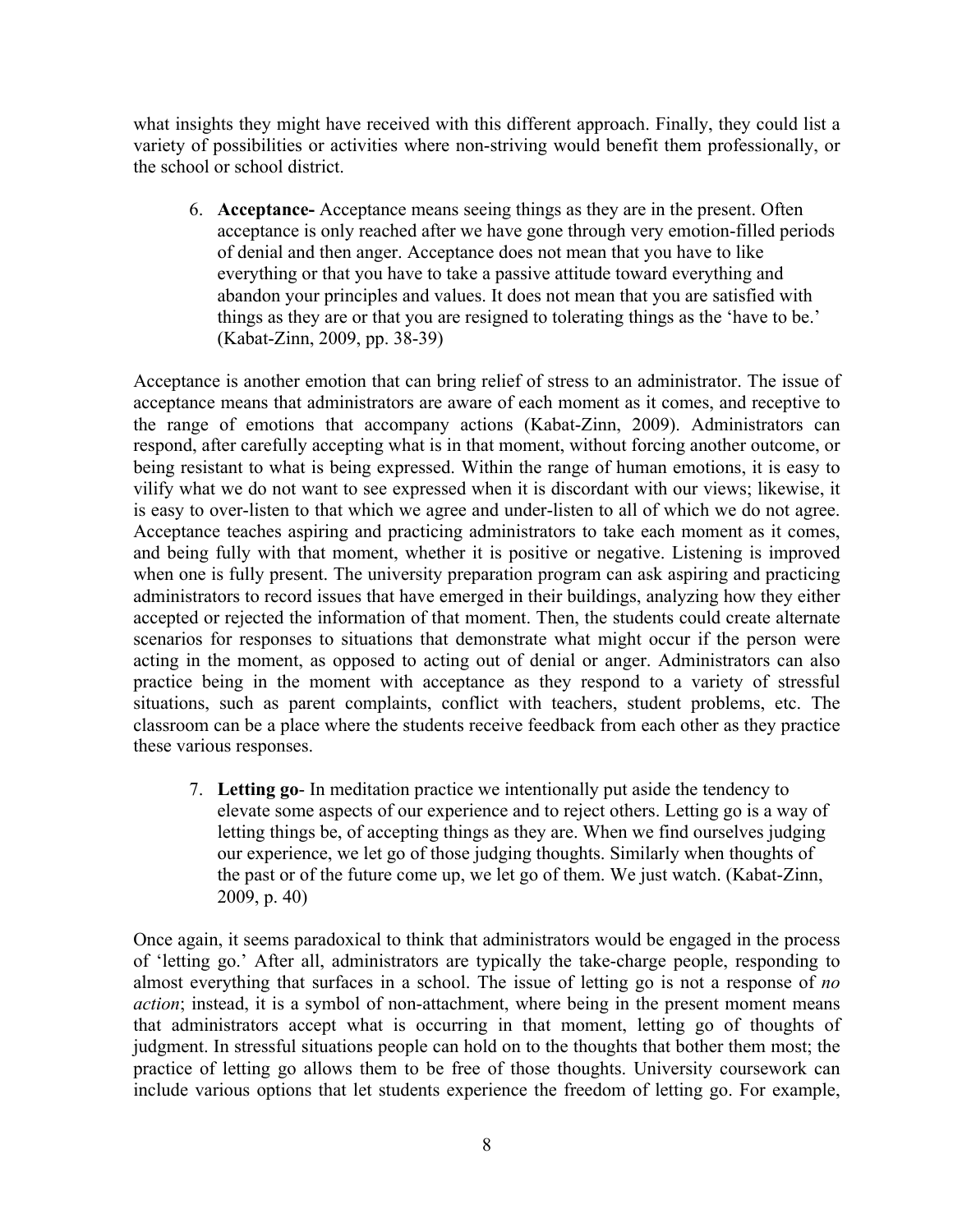professors can include case studies or scenarios in which aspiring and practicing administrators analyze the stressors of authentic school situations and the likely, resulting emotional response that would be felt. From there, the administrators could re-write optional responses, discussing what it would be like to practice letting go of the predominant judgments of the moment. The students could also review some of the stress that they often feel in their work environment, re-writing their usual responses to be ones that let go of those judgments. With practice, and goal setting, the students could analyze the culture of their schools, and develop plans that allow them to stand back and let go of the most of their stressful feelings.

### **Discussion**

Scientific studies inform us that mindfulness meditation can change the density of the brain, result in stress reduction, lowered blood pressure, lessened anxiety, depression, and pain response (Baime, 2011; Carmody & Baer, 2007; Greeson, 2009; Kabat-Zinn, 2003; Ludwig & Kabat-Zinn, 2008; Siegel, 2007, 2010; Shapiro & Carlson, 2009; Smalley & Winston, 2010). Studies of educational leaders inform us of the world of stress in which leaders operate (Browne-Ferrigno, 2003; Cooley & Shen, 2003; Griffith, 1999; Marks & Printy, 2003; Pounder & Merrill, 2001; Petzko, 2008; Sorenson, 2007; Wells, Maxfield, & Klocko, 2011). University professors can offer programs that begin to address the coping mechanisms and stress levels of the aspiring and practicing administrators in their classes. Like mindfulness meditation, the concept is simple, but not easy (Kabat-Zinn, 2005). It is easy to understand why stress reduction is needed, but difficult to operationalize without professors who can offer the training in their classes, either with their personal involvement or outside resources. We bring in various practitioners and guests to share expertise for a variety of topics; we can do the same with mindfulness practice.

The lines of inquiry concerning stress, integrated with plans that reduce that stress are long overdue. *Knowing, without doing*, is not the response of our profession. We need additional studies where students report the changes that occur with mindfulness practice and mindfulness-embedded curricula in university preparation programs for educational leadership. This is the beginning of a deeper, contemplative leadership practice. The lessons learned in hospital settings, corporate America, and law schools, can be realities for the students who are training to lead this nation's schools. The efficacy of meditation for educational leaders is the experiential component of practice. And practice can be the balance for the theoretical/conceptual concepts in university preparation programs for educational leaders. *Simple, but not easy.*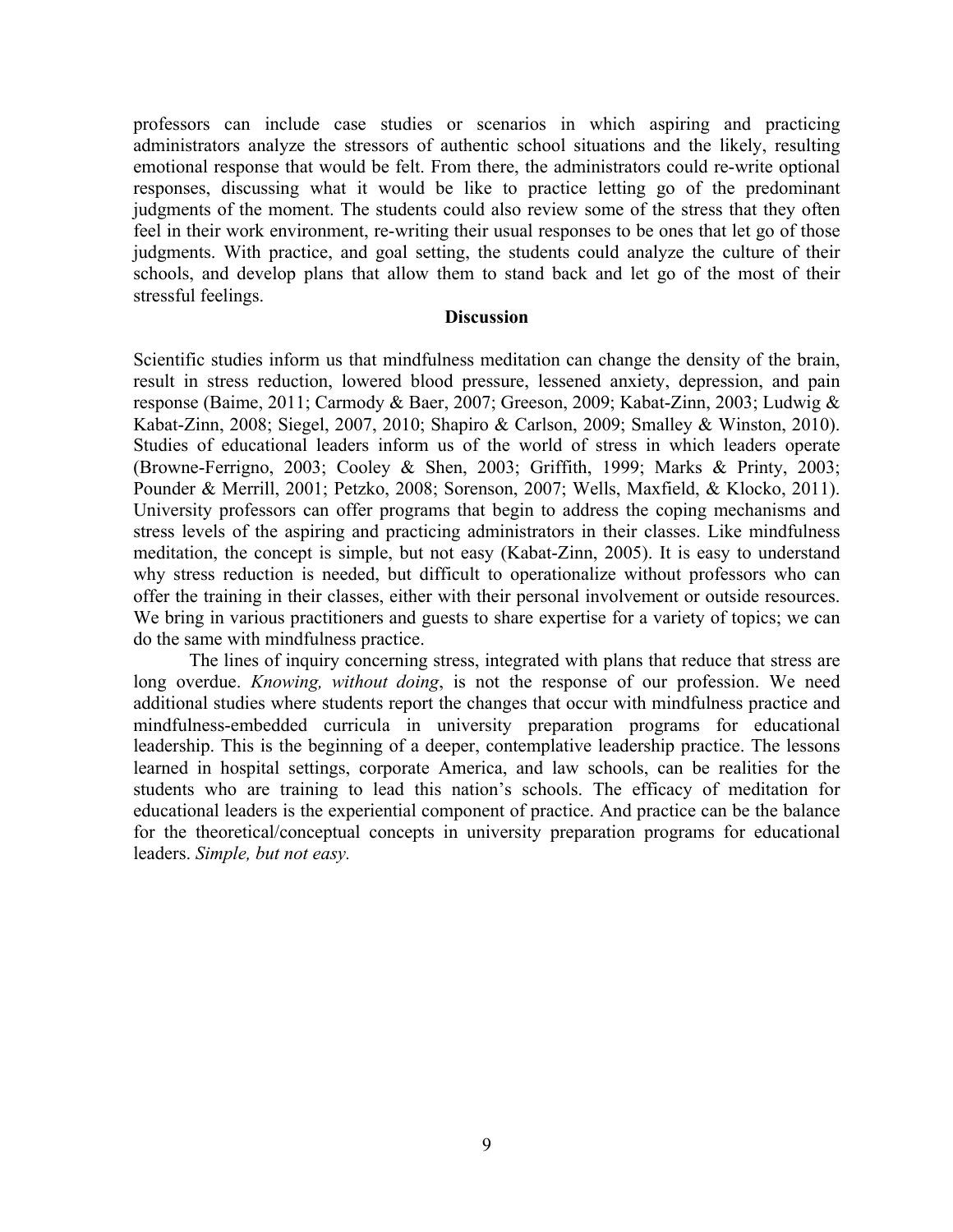# **References**

- Browne-Ferrigno, T. (2003). Becoming a principal: Role conception, initial socialization, role-identity transformation, purposeful engagement*. Educational Administration Quarterly, 39*(4), 468- 503. doi: 10.1177/0013161X03255561
- Carmody, J., & Baer, R. A. (2007). Relationships between mindfulness practice and levels of mindfulness, medical and psychological symptoms and well-being in a mindfulnessbased stress reduction program. *Journal of Behavioral Medicine*, 1-11. doi: 10.1007/s10865-007-9130-7
- Cooley, V. E., & Shen, J. (2003). School accountability and professional job responsibilities: A perspective from secondary principals. *NASSP Bulletin, 87*(634), 10- 25. doi: 10.1177/019263650308763402
- Germer, C. K. (2009). *The mindful path to self-compassion: Freeing yourself from destructive thoughts and emotions.* New York, NY: The Guilford Press.
- Greeson, J. M. (2009) Mindfulness research update: 2008. *Complementary Health Practice Review, 14*(1), 10-18. doi: 10.1177/153210108329862.
- Griffith, J. (1999). The school leadership/school climate relation: Identification of school configurations associated with change in principals. *Educational Administration Quarterly, 35*(2), 267-291.
- Hallinger, P. (1992). The evolving role of American principals: From managerial to instructional to transformational leaders. *Journal of Educational Administration*, *30*(3), 35-48.
- Hawk, N., & Martin, B. (2011). Understanding and reducing stress in the superintendency. *Educational Management Administration and Leadership, 39*(3), 364-389. doi: 10.1177/17411432039400.
- Holzel, B. K, Carmody, J., Vangel, M., Congleton, C., Yerrametti, S. M, Gard, T., & Lazar, S. W. (2011). Mindfulness practice leads to increases in regional brain gray matter density. *Psychiatry Research: Neuroimaging, 191*, 36-43.
- Kabat-Zinn, J.(1994). *Wherever you go there you are: Mindfulness meditation in everyday life.* New York, NY: Hyperion.
- Kabat-Zinn, J. (2003). Mindfulness-base intervention in context: Past, present, and future. *Clinical Psychology: Science and Practice, 10*(2), 144-156.
- Kabat-Zinn, J. (2005). *Coming to our senses: Healing ourselves and the world through medicine.* New York, NY: Hyperion.
- Kabat-Zinn, J. (2009) *Full catastrophe living: using the wisdom of your body and mind to face stress, pain, and illness (15th anniversary edition).* New York, NY: Random House.
- Kornfield, J. (2009). *The wise heart: A guide to the universal teachings of Buddhist psychology.* New York, NY: Bantam Books.
- Krasner, M.S., Epstein, R. M., Beckman, H., Suchman, A. L., Chapman, C., Mooney, C. J., & Quill, T. E. (2009). Association of an educational program in mindful communication with burnout, empathy, and attitudes among primary care physicians. *Journal of the American Medical Association (JAMA), 302*(12), 1284-1293.
- Ludwig, D. S., & Kabat-Zinn, J. (2008). Mindfulness in medicine. *Journal of American Medical Association (JAMA), 300*(11),1350-1352.